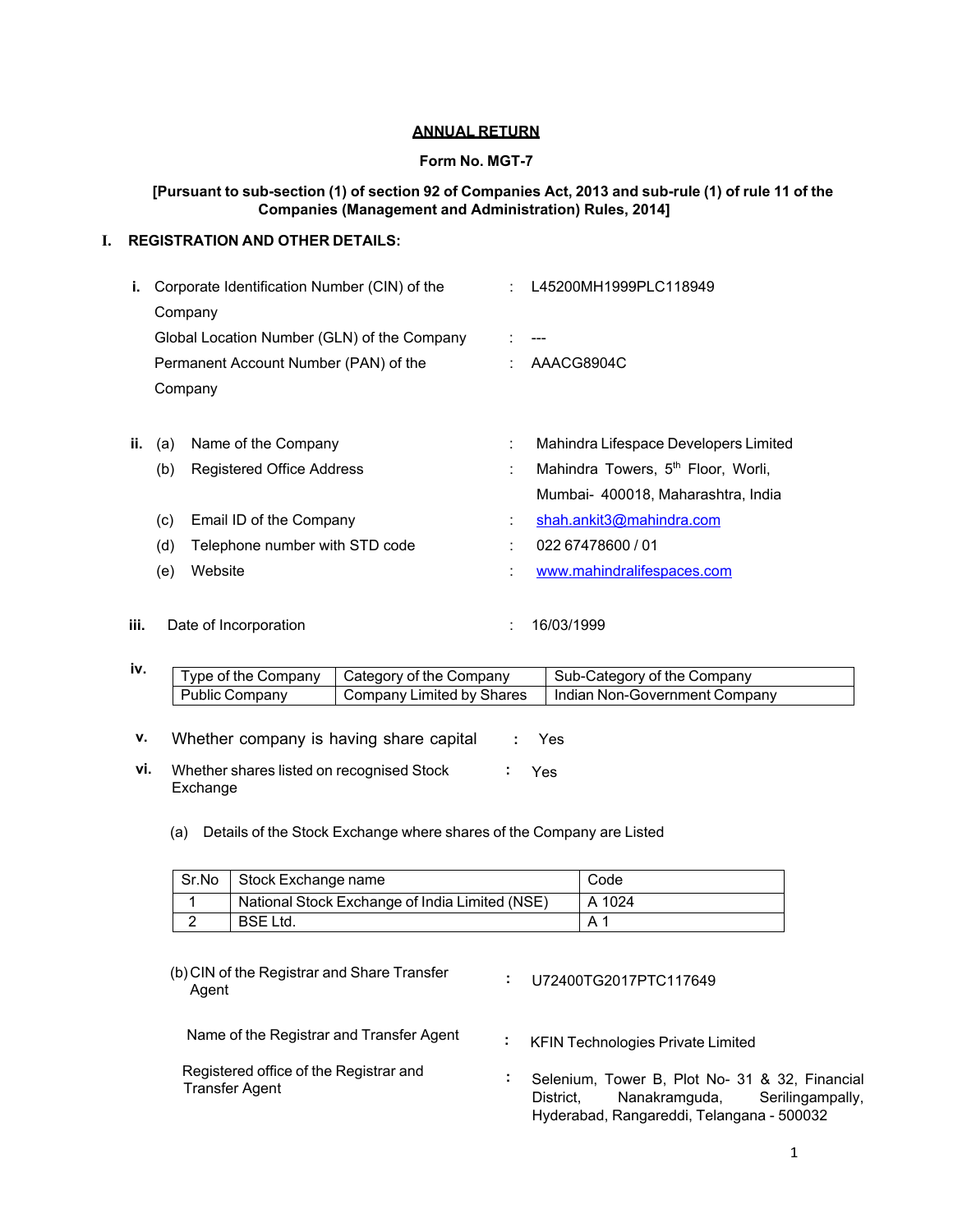| vii.  | <b>Financial Year</b>                                                                                | ÷ | From 01/04/2020 to 31/03/2021            |
|-------|------------------------------------------------------------------------------------------------------|---|------------------------------------------|
| viii. | Whether Annual General Meeting Held                                                                  |   | No.                                      |
|       | (a) If yes, date of AGM                                                                              | ÷ | Scheduled on 28 <sup>th</sup> July, 2021 |
|       | (b) Due date of AGM                                                                                  | ÷ | 30/09/2021                               |
|       | (c) Whether extension for AGM Granted                                                                | ÷ | Not applicable                           |
|       | (d) If yes, provide the Service Request Number<br>(SRN) of the application form filed for extension: |   | Not applicable                           |
|       | (e) Extended due date of AGM after grant of<br>extension:                                            |   | Not applicable                           |
|       | Specify the reason for not holding the same:<br>(f)                                                  |   | Not applicable                           |

# **II. PRINCIPAL BUSINESS ACTIVITIES OF THE COMPANY**

## **Number of Activities: 1**

| Sr.No. | <b>Main Activity</b><br><b>Group Code</b> | Description of<br><b>Main activity</b><br>Group | <b>Business</b><br><b>Activity Code</b> | Description of<br><b>Business</b><br><b>Activity</b> | % of turnover of the<br>Company* |
|--------|-------------------------------------------|-------------------------------------------------|-----------------------------------------|------------------------------------------------------|----------------------------------|
|        |                                           | Construction                                    | Ε1                                      | <b>Buildings</b>                                     | 91.80                            |

*\*Turnover is as per the definition provided under the Companies Act, 2013 and excludes other income.* 

# **III. PARTCULARS OF HOLDING, SUBSIDIARY AND ASSOCIATE COMPANIES (INCLUDING JOINT VENTURES)**

No. of Companies for which information is to be given: 19

| Sr.No           | Name of the Company                     | <b>CIN / FCRN</b>     | <b>Holding/Subsidiary/</b> | $%$ of          |
|-----------------|-----------------------------------------|-----------------------|----------------------------|-----------------|
|                 |                                         |                       | Associate / Joint          | shares          |
|                 |                                         |                       | <b>Venture</b>             | Held            |
| 1               | Mahindra and Mahindra Limited           | L65990MH1945PLC004558 | Holding                    | 51.46           |
| 2               | Mahindra World City Developers Limited  | U92490TN1997PLC037551 | Subsidiary                 | 89.00           |
| 3               | Mahindra World City (Jaipur) Limited    | U45209RJ2005PLC021207 | Subsidiary                 | 74.00           |
| 4               | Mahindra Integrated Township Limited    | U74140TN1996PLC068288 | Subsidiary                 | 97.14*          |
| 5               | Mahindra Residential Developers Limited | U45200TN2008PLC066292 | Subsidiary                 | 97.14^          |
| 6               | Mahindra Industrial Park Chennai        | U45209TN2014PLC098543 | Subsidiary                 | $53.40^{\circ}$ |
|                 | Limited                                 |                       |                            |                 |
| $\overline{7}$  | Mahindra Homes Private Limited          | U70102MH2010PTC203618 | Subsidiary                 | 71.61           |
| 8               | Mahindra Happinest Developers Limited   | U70100MH2017PTC299424 | Subsidiary                 | 51.00           |
| 9               | Mahindra Bloomdale Developers Limited   | U45203MH2008PLC183107 | Subsidiary                 | 100.00          |
| 10 <sup>1</sup> | Mahindra Infrastructure Developers      | U45201MH2001PLC131942 | Subsidiary                 | 100.00          |
|                 | Limited                                 |                       |                            |                 |
| 11              | Mahindra World City (Maharashtra)       | U45309MH2005PLC156225 | Subsidiary                 | 100.00          |
|                 | Limited                                 |                       |                            |                 |
| 12              | Knowledge Township Limited              | U72900MH2007PLC173137 | Subsidiary                 | 100.00          |
|                 |                                         |                       |                            | 2               |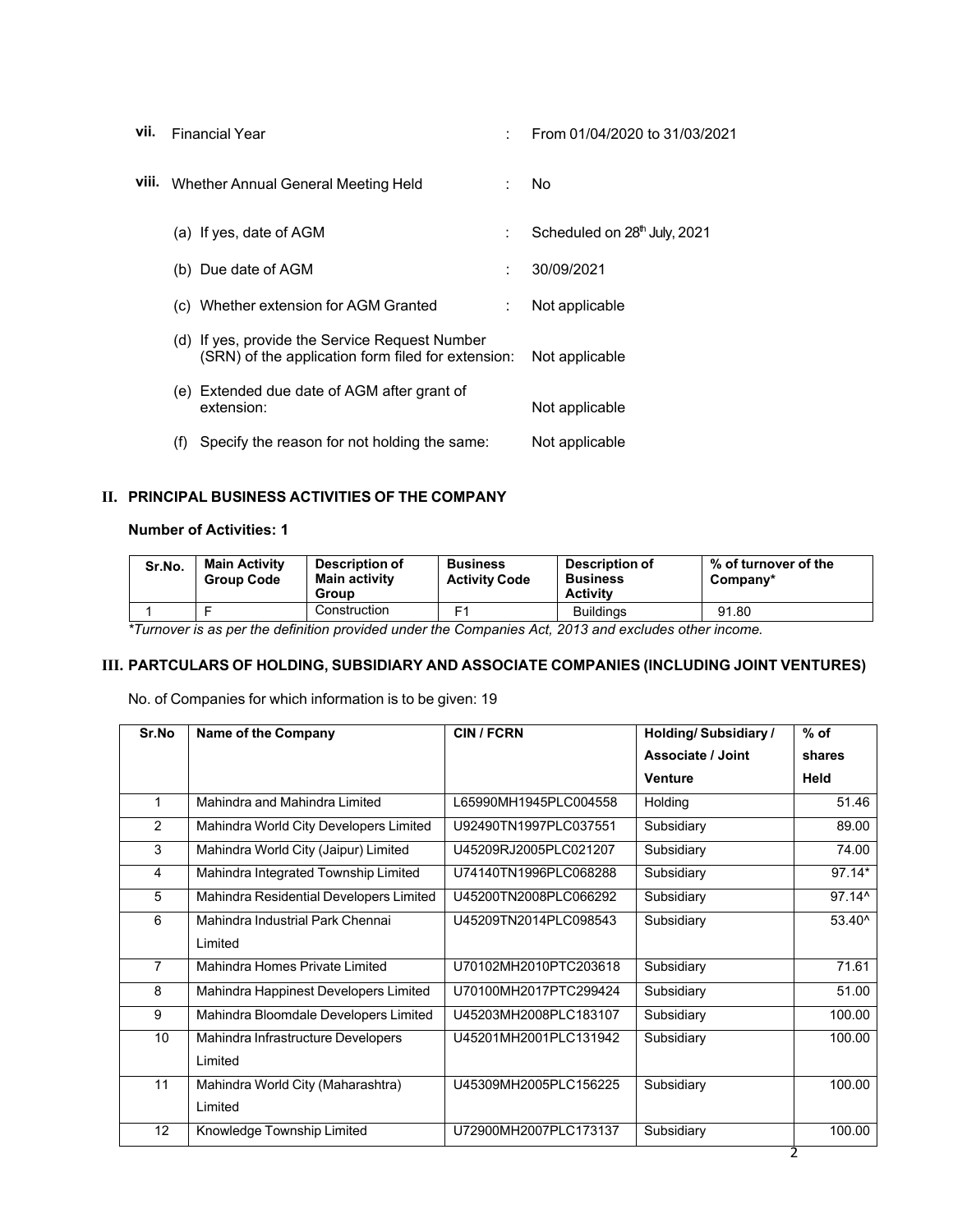| 13 | Industrial Township (Maharashtra)        | U45203MH2008PLC184190 | Subsidiary | 100.00             |
|----|------------------------------------------|-----------------------|------------|--------------------|
|    | I imited                                 |                       |            |                    |
| 14 | Anthurium Developers Limited             | U70109MH2010PLC203619 | Subsidiary | 100.00             |
| 15 | Mahindra Industrial Park Private Limited | U70102MH2013PTC241512 | Subsidiary | 100.00             |
| 16 | Deep Mangal Developers Private           | U70102MH1989PTC051878 | Subsidiary | $100.00*$          |
|    | I imited                                 |                       |            |                    |
| 17 | Mahindra Water Utilities Limited         | U45205MH1999PLC121235 | Subsidiary | 98.99^             |
| 18 | Moonshine Construction Private Limited   | U45200MH1996PTC099607 | Subsidiary | 100.00 <sup></sup> |
| 19 | Mahindra Knowledge Park Mohali Limited   | U00000PB2000PLC024091 | Subsidiary | 99.97\$            |

\*Includes direct and indirect holding through subsidiary company.

^Indirect shareholding through subsidiary company.

\$ Includes direct and indirect holding through subsidiary company by way of equity shares and preference shares on which voting rights are accrued.

# **IV. SHARE CAPITAL, DEBENTURE AND OTHER SECURITIES OF THE COMPANY**

# **I. Category- wise Share holding**

# **(a) Equity share capital**

| <b>Particulars</b>                           | <b>Authorized capital</b> | <b>Issued capital</b> | <b>Subscribed capital</b> | Paid-up capital |
|----------------------------------------------|---------------------------|-----------------------|---------------------------|-----------------|
| Total number of equity shares                | 115,000,000               | 51.434.301            | 51.383.238                | 51.383.238      |
| Total amount of Equity Shares<br>(in Rupees) | 1.150.000.000             | 514.343.010           | 513,832,380               | 513.832.380     |

Number of Classes: 0

| <b>Class of Shares</b><br><b>Equity Shares</b>  | <b>Authorized capital</b> | <b>Issued capital</b> | <b>Subscribed</b><br>Capital | Paid-up capital |
|-------------------------------------------------|---------------------------|-----------------------|------------------------------|-----------------|
| Number of Equity<br><b>Shares</b>               | 115,000,000               | 51,434,301            | 51,383,238                   | 51,383,238      |
| Nominal value per share (in<br>rupees)          | 10                        | 10                    | 10                           | 10              |
| Total amount of<br>Equity Shares (in<br>rupees) | 1,150,000,000             | 514.343.010           | 513,832,380                  | 513,832,380     |

## **(b) Preference share capital**

| <b>Particulars</b>                               | <b>Authorized capital</b> | <b>Issued capital</b> | Subscribed capital | Paid-up capital |
|--------------------------------------------------|---------------------------|-----------------------|--------------------|-----------------|
| Total number of Preference shares                |                           |                       |                    |                 |
| Total amount of Preference Shares<br>(in Rupees) |                           |                       |                    |                 |

Number of Classes: 0

| <b>Class of Shares</b><br><b>Equity Shares</b> | <b>Authorized capital</b> | <b>Issued capital</b> | <b>Subscribed</b><br>capital | Paid-up capital |
|------------------------------------------------|---------------------------|-----------------------|------------------------------|-----------------|
| Number of Preference                           |                           |                       |                              | 0               |
| Shares                                         |                           |                       |                              |                 |
| Nominal value per share (in                    |                           |                       |                              | 0               |
| rupees)                                        |                           |                       |                              |                 |
| Total amount of                                |                           |                       |                              |                 |
| Preference Shares (in rupees)                  |                           |                       |                              |                 |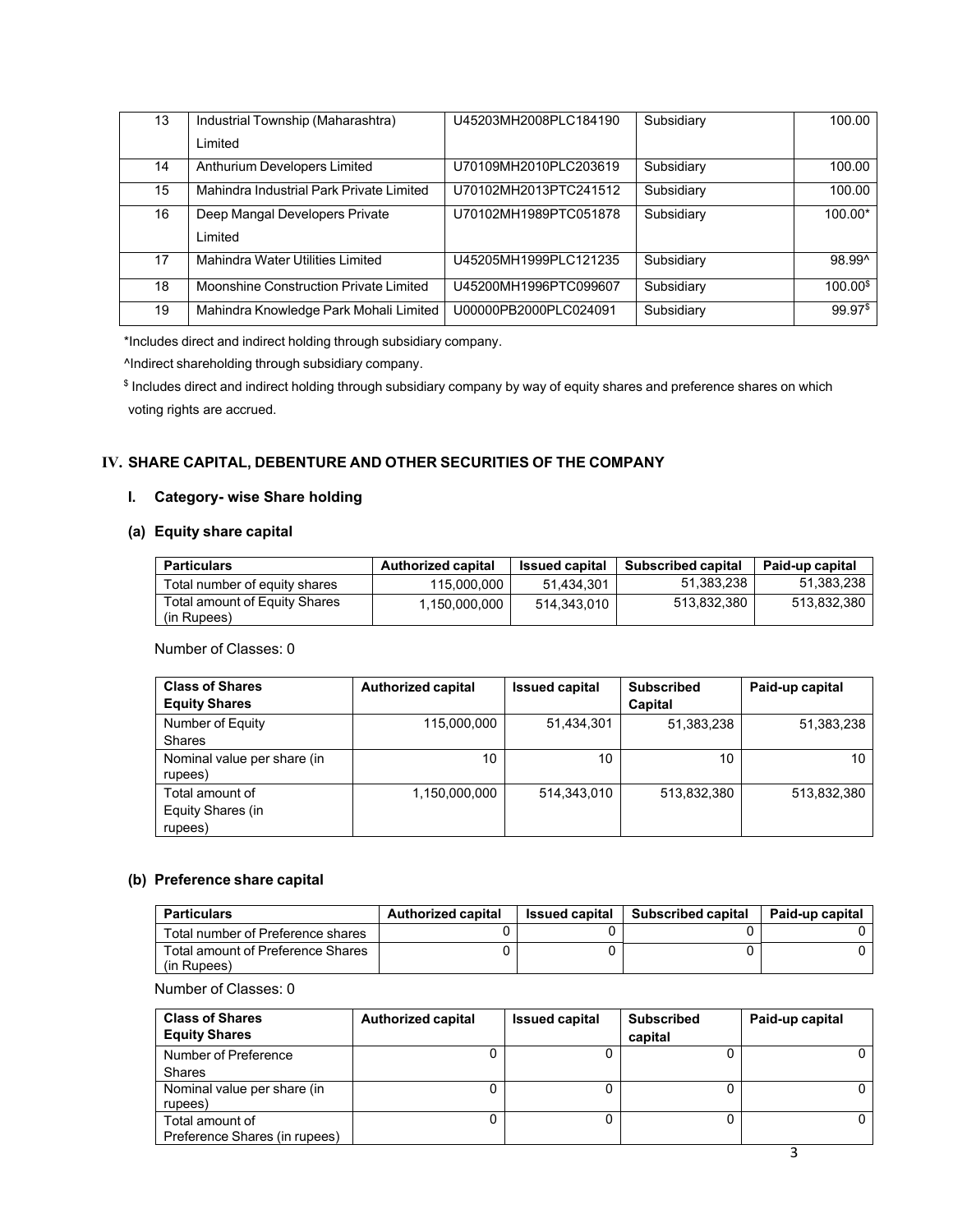# **(c) Unclassified Share Capital**

| <b>Particulars</b>                  | <b>Authorised Share Capital</b> |
|-------------------------------------|---------------------------------|
| Total amount of unclassified shares | 60.000.000                      |

## **(d) Break -Up of paid-up Share Capital**

| <b>Class of shares</b>                      | Number of<br>shares  | <b>Total nominal</b> | <b>Total paid-up</b><br>amount | <b>Total</b><br>Premium |
|---------------------------------------------|----------------------|----------------------|--------------------------------|-------------------------|
| <b>Equity Shares</b>                        |                      | <b>Amount</b>        |                                |                         |
|                                             |                      |                      |                                |                         |
| At the beginning of the year                | 51,361,388<br>21,850 | 513,613,880          | 513,613,880<br>218,500         | 0                       |
| Increase during the year<br>i. Public issue | 0                    | 218,500              |                                | $\mathbf 0$<br>0        |
| ii. Rights issue                            | 0                    | 0<br>0               | 0<br>0                         | 0                       |
| iii. Bonus issue                            | 0                    | $\Omega$             | 0                              | 0                       |
| iv. Private placement/ Preferential         | 0                    | $\Omega$             | 0                              | $\mathbf 0$             |
| Allotment                                   |                      |                      |                                |                         |
| v. ESOPs                                    | 21,850               | 218,500              | 218,500                        | 0                       |
| vi. Sweat Equity shares allotted            | 0                    | $\mathbf{0}$         | 0                              | $\mathbf 0$             |
| vii. Conversion of preference shares        | 0                    | $\mathbf{0}$         | 0                              | 0                       |
| viii. Conversion of debentures              | 0                    | 0                    | 0                              | 0                       |
| ix. GDRs/ ADRs                              | 0                    | 0                    | 0                              | $\pmb{0}$               |
| x. Others, specify                          | 0                    | 0                    | 0                              | $\pmb{0}$               |
| Decrease during the year                    | 0                    | 0                    | 0                              | 0                       |
| i. Buy-back of shares                       | 0                    | 0                    | 0                              | 0                       |
| ii. Shares forfeited                        | 0                    | 0                    | 0                              | 0                       |
| iii. Reduction of share capital             | 0                    | $\mathbf{0}$         | $\Omega$                       | 0                       |
| iv. Others, specify                         | 0                    | $\Omega$             | $\Omega$                       | 0                       |
| At the end of the year                      | 51,383,238           | 513,832,380          | 513,832,380                    | 0                       |
|                                             |                      |                      |                                |                         |
| <b>Preference Shares</b>                    |                      |                      |                                |                         |
| At the beginning of the year                | 0                    | $\pmb{0}$            | 0                              | $\mathbf 0$             |
| Increase during the year                    | 0                    | 0                    | 0                              | 0                       |
| I. Issue of shares                          | 0                    | 0                    | 0                              | 0                       |
| ii.Re-Issue of forfeited shares             | 0                    | 0                    | 0                              | 0                       |
| iii.Others, specify                         | 0                    | 0                    | 0                              | 0                       |
| Decrease during the year                    | 0                    | 0                    | 0                              | 0                       |
| i.Redemption of Shares                      | 0                    | $\mathbf 0$          | 0                              | 0                       |
| ii.Shares Forfeited                         | 0                    | 0                    | 0                              | 0                       |
| iii.Reduction of share Capital              | 0                    | 0                    | 0                              | 0                       |
| iv.Others, specify                          | 0                    | 0                    | 0                              | $\pmb{0}$               |
| At the end of the Year                      | 0                    | 0                    | 0                              | $\mathbf 0$             |

## **II. Details of stock split/consolidation during the year (for each class of shares): Nil**

#### **III. Details of Shares /Debenture Transfer since closure date of last financial year (or in case of first return at any time since the incorporation of the Company)**

The details are available with the Company and can be obtained by members upon request.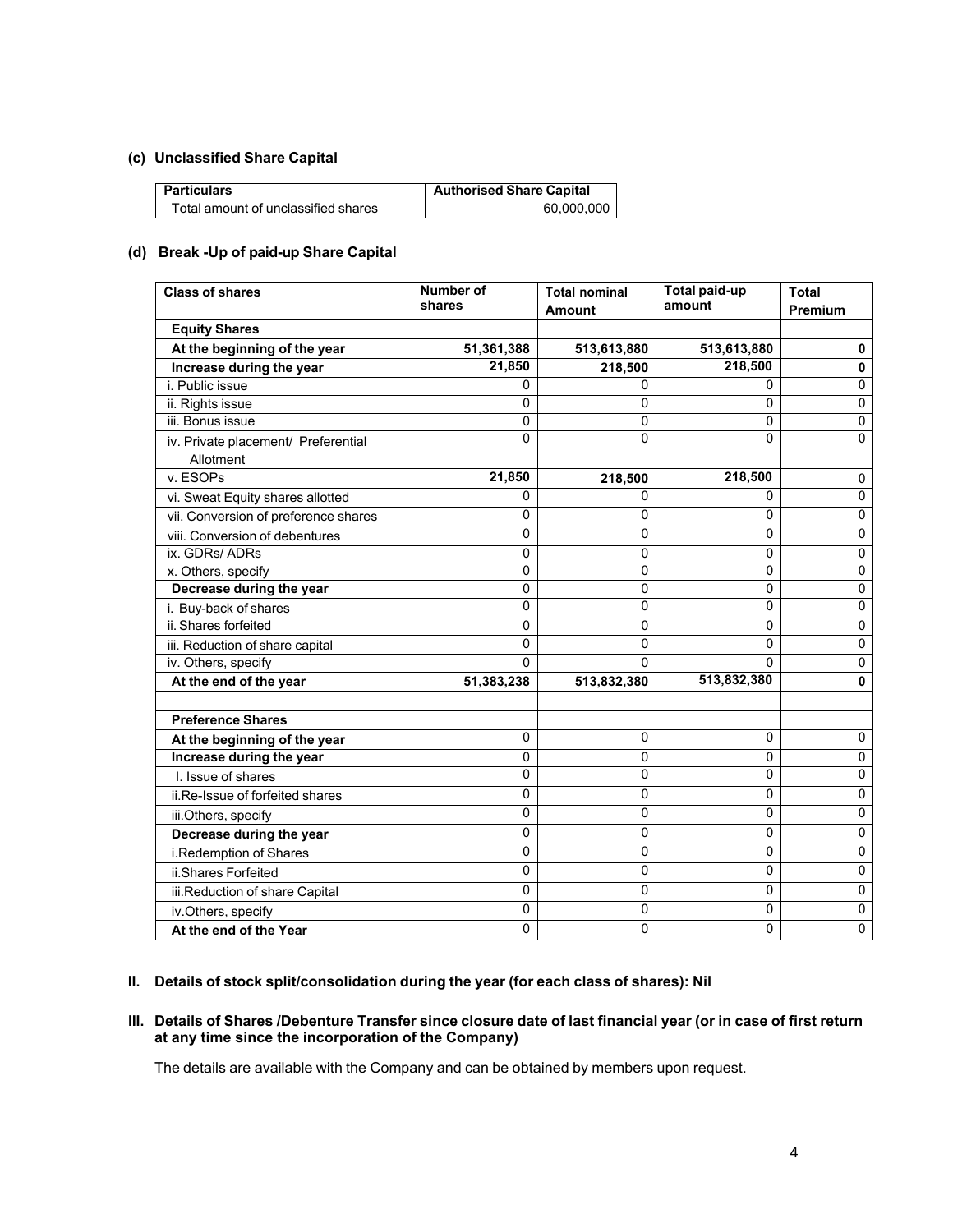## **IV. Debentures (Outstanding as at the end of the financial year**

| <b>Class of debentures</b>    | Number of Units | Nominal Value per unit | <b>Total Value</b> |
|-------------------------------|-----------------|------------------------|--------------------|
| Non-convertible debentures    |                 |                        |                    |
| Partly convertible debentures |                 | NIL                    |                    |
| Fully convertible debentures  |                 |                        |                    |

### **Details of Debentures**

| <b>Class of debentures</b>    | Outstanding as at the<br>beginning of the year | Increase during<br>the year | <b>Decrease</b><br>during<br>the year | Outstanding as at the<br>end of the year |
|-------------------------------|------------------------------------------------|-----------------------------|---------------------------------------|------------------------------------------|
| Non-convertible debentures    |                                                |                             |                                       |                                          |
| Partly convertible debentures |                                                | <b>NIL</b>                  |                                       |                                          |
| Fully convertible debentures  |                                                |                             |                                       |                                          |

## **V. Securities (other than shares and debentures) : Not Applicable**

# **V. Turnover and net worth of the company (as defined in the Companies Act, 2013)**

| Turnover (in INR)                 | 89,63,59,000/-   |
|-----------------------------------|------------------|
| Net worth of the Company (in INR) | 1440,06,49,000/- |

*\*Turnover is as per the definition provided under the Companies Act, 2013 and excludes other income.* 

# **VI. (a) SHAREHOLDING PATTERN- Promoters**

| Sr.<br>No. | Category                                | <b>Equity</b>              |            |                     | <b>Preference</b> |
|------------|-----------------------------------------|----------------------------|------------|---------------------|-------------------|
|            |                                         | <b>Number of</b><br>shares | Percentage | Number of<br>shares | Percentage        |
|            | Individual/Hindu Undivided Family       | 0                          | 0          | 0                   | 0                 |
|            | (i) Indian                              | 0                          | 0          | 0                   | 0                 |
|            | (ii)Non-Resident Indian (NRI)           | 0                          | 0          | $\Omega$            | 0                 |
|            | (iii) Foreign National (other than NRI) | 0                          | 0          | 0                   | 0                 |
| 2          | Government                              | 0                          | 0          | $\mathbf{0}$        | 0                 |
|            | (i) Central Government                  | 0                          | 0          | 0                   | 0                 |
|            | (ii) State Government                   | 0                          | 0          | 0                   | 0                 |
|            | (iii) Government companies              | 0                          | 0          | $\Omega$            | 0                 |
| 3          | Insurance Companies                     | 0                          | 0          | 0                   | 0                 |
| 4          | <b>Banks</b>                            | 0                          | 0          | 0                   | 0                 |
|            |                                         |                            |            |                     |                   |
| 5          | <b>Financial institutions</b>           | 0                          | 0          | 0                   | 0                 |
| 6          | Foreign Institutional Investors         | 0                          | 0          | $\Omega$            | 0                 |
| 7          | <b>Mutual Funds</b>                     | 0                          | 0          | 0                   | 0                 |
| 8          | <b>Venture Capital</b>                  | $\Omega$                   | 0          | 0                   | 0                 |
| 9          | Body Corporate (not mentioned above)    | 26,439,850                 | 51.46      | 0                   | 0                 |
| 10         | Others, specify                         | 0                          | 0          | 0                   | 0                 |
|            | <b>Total</b>                            | 26,439,850                 | 51.46      | 0                   | 0                 |

**Total number of shareholders (promoters): 1**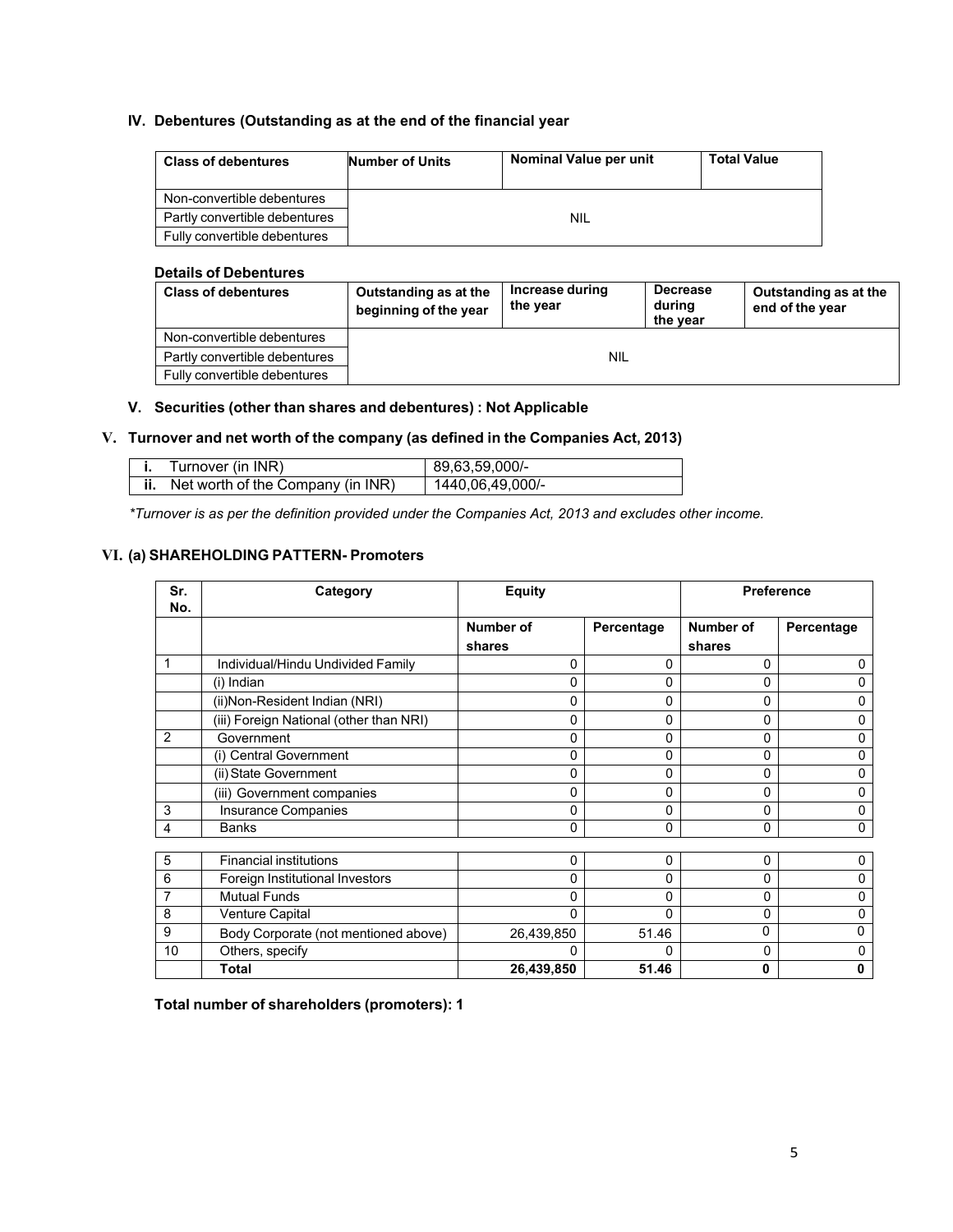| Sr.<br>No. | Category                                             | <b>Equity</b>              |            | <b>Preference</b>                 |            |
|------------|------------------------------------------------------|----------------------------|------------|-----------------------------------|------------|
|            |                                                      | Number of<br><b>Shares</b> | Percentage | <b>Number of</b><br><b>Shares</b> | Percentage |
| 1          | Individual/Hindu Undivided Family                    |                            |            |                                   |            |
|            | (i) Indian                                           | 84, 14, 557                | 16.38      | 0                                 | 0.00       |
|            | (ii) Non-Resident Indian (NRI)                       | 5,07,447                   | 0.99       | 0                                 | 0.00       |
|            | (iii) Foreign National (other than NRI)              | 0                          | 0.00       | 0                                 | 0.00       |
| 2          | Government                                           |                            |            |                                   |            |
|            | (i) Central Government                               | $\Omega$                   | 0.00       | 0                                 | 0.00       |
|            | (ii) State Government                                | $\mathbf{0}$               | 0.00       | 0                                 | 0.00       |
|            | (iii) Government companies                           | $\Omega$                   | 0.00       | 0                                 | 0.00       |
| 3          | Insurance Companies                                  | 50                         | 0.00       | 0                                 | 0.00       |
| 4          | <b>Banks</b>                                         | 5,900                      | 0.01       | 0                                 | 0.00       |
| 5          | <b>Financial institutions</b>                        | 2,325                      | 0.00       | 0                                 | 0.00       |
| 6          | Foreign Institutional Investors                      | 19,72,679                  | 3.84       | 0                                 | 0.00       |
| 7          | <b>Mutual Funds</b>                                  | 72,06,492                  | 14.02      | 0                                 | 0.00       |
| 8          | Venture Capital                                      | 0                          | 0.00       | 0                                 | 0.00       |
| 9          | Body Corporate (not mentioned above)                 | 15,25,775                  | 2.97       | 0                                 | 0.00       |
| 10         | Others, specify                                      |                            |            | 0                                 | 0.00       |
|            | Foreign portfolio Investors<br>$\blacktriangleright$ | 4963111                    | 9.66       | 0                                 | 0.00       |
|            | <b>Trusts</b><br>⋗                                   | 14,328                     | 0.03       | 0                                 | 0.00       |
|            | Alternative Investment Funds<br>⋗                    | 82,460                     | 0.16       | 0                                 | 0.00       |
|            | Overseas Corporate Bodies<br>⋗                       | 11                         | 0.00       | $\mathbf{0}$                      | 0.00       |
|            | Clearing members<br>⋗                                | 70,198                     | 0.14       | 0                                 | 0.00       |
|            | <b>GDR</b><br>➤                                      | 0                          | 0.00       | 0                                 | 0.00       |
|            | Unit Trust of India<br>⋗                             | 0                          | 0.00       | 0                                 | 0.00       |
|            | <b>IEPF</b><br>⋗                                     | 1,78,055                   | 0.35       | 0                                 | 0.00       |
|            | <b>Grand Total</b>                                   | 2,49,43,388                | 48.54      | 0                                 | 0.00       |

# **(b) SHAREHOLDING PATTERN- Public / Other than promoters**

**Total number of shareholders (other than promoters): 53,950** 

**Total number of shareholders (Promoters + Public/ other than promoters): 53,951** 

## **VII. NUMBER OF PROMOTERS, MEMBERS, DEBENTURE HOLDERS (Details, Promoters, Members (other than promoters), Debenture holders)**

| <b>Details</b>                 | At the beginning of the year   At the end of the year |        |
|--------------------------------|-------------------------------------------------------|--------|
| Promoters                      |                                                       |        |
| Members (other than promoters) | 58.186                                                | 53.950 |
| Debenture holders              |                                                       |        |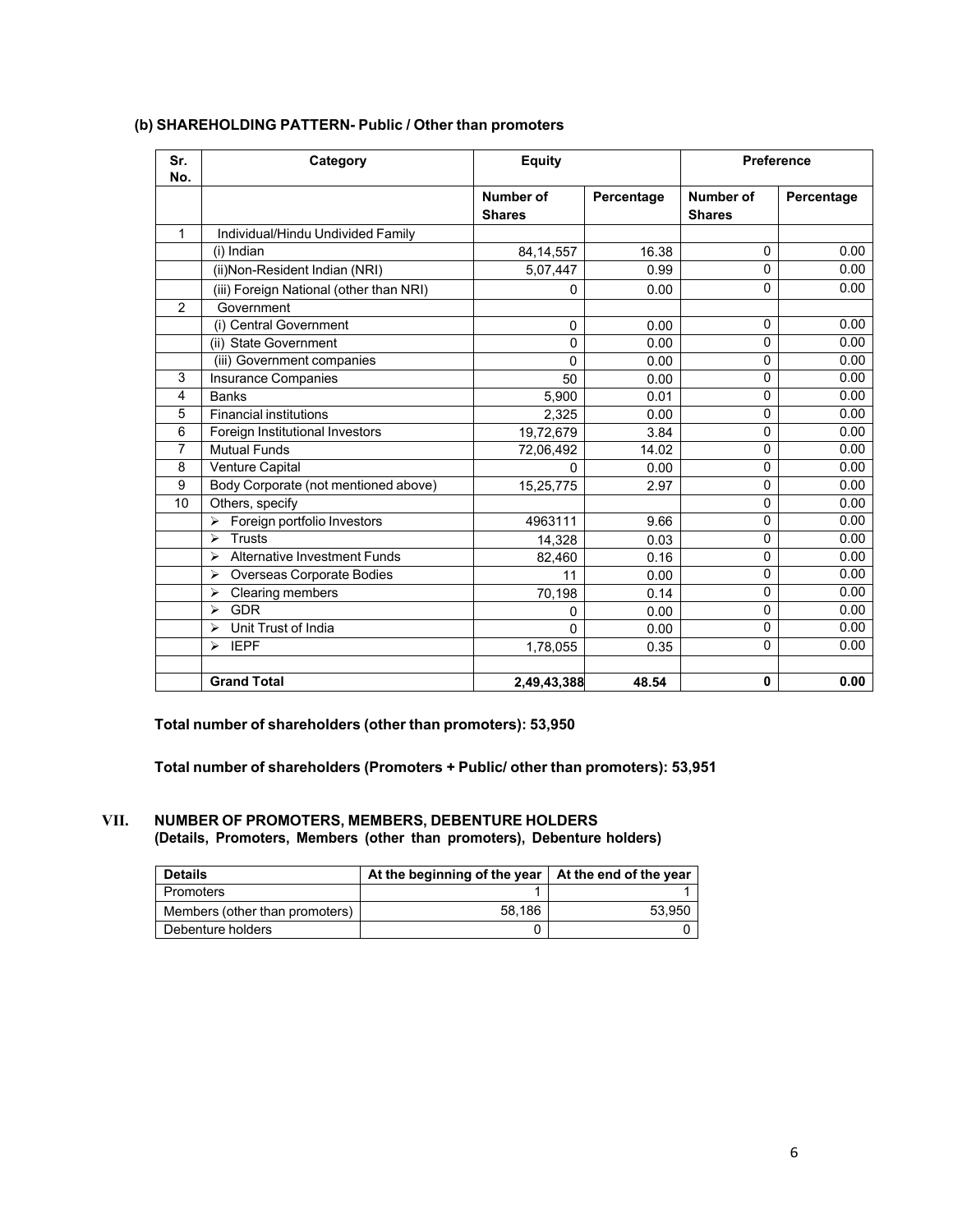## **VIII. DETAILS OF DIRECTORS AND KEY MANGERIAL PERSONNEL**

# **(A) Composition of Board of Directors**

| Category                           | <b>Number of Directors at</b><br>the beginning of the<br>Year |                  |                  | Number of directors at<br>theend of the year |                  | Percentage of shares held<br>by<br>directors as at the<br>end ofyear |  |
|------------------------------------|---------------------------------------------------------------|------------------|------------------|----------------------------------------------|------------------|----------------------------------------------------------------------|--|
|                                    | <b>Executive</b>                                              | Non-             | <b>Executive</b> | Non-                                         | <b>Executive</b> | Non-                                                                 |  |
|                                    |                                                               | <b>Executive</b> |                  | <b>Executive</b>                             |                  | <b>Executive</b>                                                     |  |
| A. Promoter                        | 0                                                             | $\Omega$         | $\Omega$         | 0                                            | $\Omega$         | 0                                                                    |  |
| <b>B. Non-Promoter</b>             |                                                               |                  |                  |                                              |                  |                                                                      |  |
| (i) Non- Independent               | 1                                                             | $\overline{2}$   | 4                | 3                                            | $0.00*$          | 0.32                                                                 |  |
| (ii) Independent                   | 0                                                             | 3                | $\mathbf{0}$     | 3                                            | 0                | 0                                                                    |  |
| C. Nominee                         |                                                               |                  |                  |                                              |                  |                                                                      |  |
| <b>Directors</b>                   |                                                               |                  |                  |                                              |                  |                                                                      |  |
| representing                       |                                                               |                  |                  |                                              |                  |                                                                      |  |
| (i) Banks & Fls                    | $\Omega$                                                      | $\Omega$         | $\Omega$         | 0                                            | $\mathbf{0}$     | 0                                                                    |  |
| (ii) Investing                     | 0                                                             | $\Omega$         | $\Omega$         | 0                                            | $\Omega$         | $\Omega$                                                             |  |
| Institutions                       |                                                               |                  |                  |                                              |                  |                                                                      |  |
| (iii) Government                   | 0                                                             | $\Omega$         | $\mathbf{0}$     | 0                                            | $\Omega$         | 0                                                                    |  |
| (iv) Small Share<br><b>Holders</b> | 0                                                             | $\Omega$         | $\Omega$         | 0                                            | 0                | $\mathbf{0}$                                                         |  |
| (v) Others                         | 0                                                             | $\Omega$         | $\mathbf{0}$     | 0                                            | $\mathbf{0}$     | $\mathbf{0}$                                                         |  |
| Total                              | 1                                                             | 5                |                  | 6                                            | 0.00             | 0.32                                                                 |  |

*\*Executive Director holds 1,200 equity shares and in terms of %, it is negligible to paid up share capital* 

**Number of Directors and Key managerial personnel (who is not director) as on the financial year end date: 9** 

## **(B) (i) Details of Directors and Key Managerial Personnel as on the closure of financial year.**

| <b>Name</b>                  | <b>DIN/PAN</b> | <b>Designation</b>             | <b>Number of equity</b><br>Share(s) held | Date of cessation<br>(after closure of<br>financial year: If any) |
|------------------------------|----------------|--------------------------------|------------------------------------------|-------------------------------------------------------------------|
| Arun Kumar Nanda             | 00010029       | <b>Director</b>                | 166.212*                                 | ---                                                               |
| <b>Bharat Shah</b>           | 00136969       | <b>Director</b>                | O                                        | ---                                                               |
| Amrita Verma<br>Chowdhury    | 02178520       | Director                       |                                          | ---                                                               |
| Ameet Hariani                | 00087866       | <b>Director</b>                | 0                                        | ---                                                               |
| Anish Shah                   | 02719429       | <b>Director</b>                | 0                                        | ---                                                               |
| Durga Shankar<br>Subramanian | 00044713       | <b>Additional Director</b>     | 0                                        | ---                                                               |
| Arvind Subramanian           | 02551935       | <b>Managing Director</b>       | 1200                                     | ---                                                               |
| Arvind Subramanian           | AMSPS3870N     | <b>Chief Executive Officer</b> | $\Omega$                                 | ---                                                               |
| Vimal Agarwal<br>.           | ADRPA0775G     | <b>Chief Financial Officer</b> | 0<br>.                                   | ---                                                               |

*\* Out of this, 1,187 shares are jointly held with the relatives who are first holders* 

## **(ii) Particulars of change in director(s) and Key Managerial Personnel during the year: 4**

| <b>Name</b>        | <b>DIN/PAN</b> | <b>Designation</b><br>the<br>at<br>beginning/<br>during<br>the<br>financial year | Date of<br>appointment/<br>change in<br>designation/<br>cessation | <b>Nature of Change</b><br>(Appointment/<br>change in<br>designation/<br>cessation) |
|--------------------|----------------|----------------------------------------------------------------------------------|-------------------------------------------------------------------|-------------------------------------------------------------------------------------|
| Sangeeta Prasad    | 02791944       | Managing Director &<br><b>Chief Executive Officer</b>                            | 30/06/2020                                                        | Cessation                                                                           |
| Arvind Subramanian | 02551935       | Managing Director &<br><b>Chief Executive Officer</b>                            | 01/07/2020                                                        | Appointment                                                                         |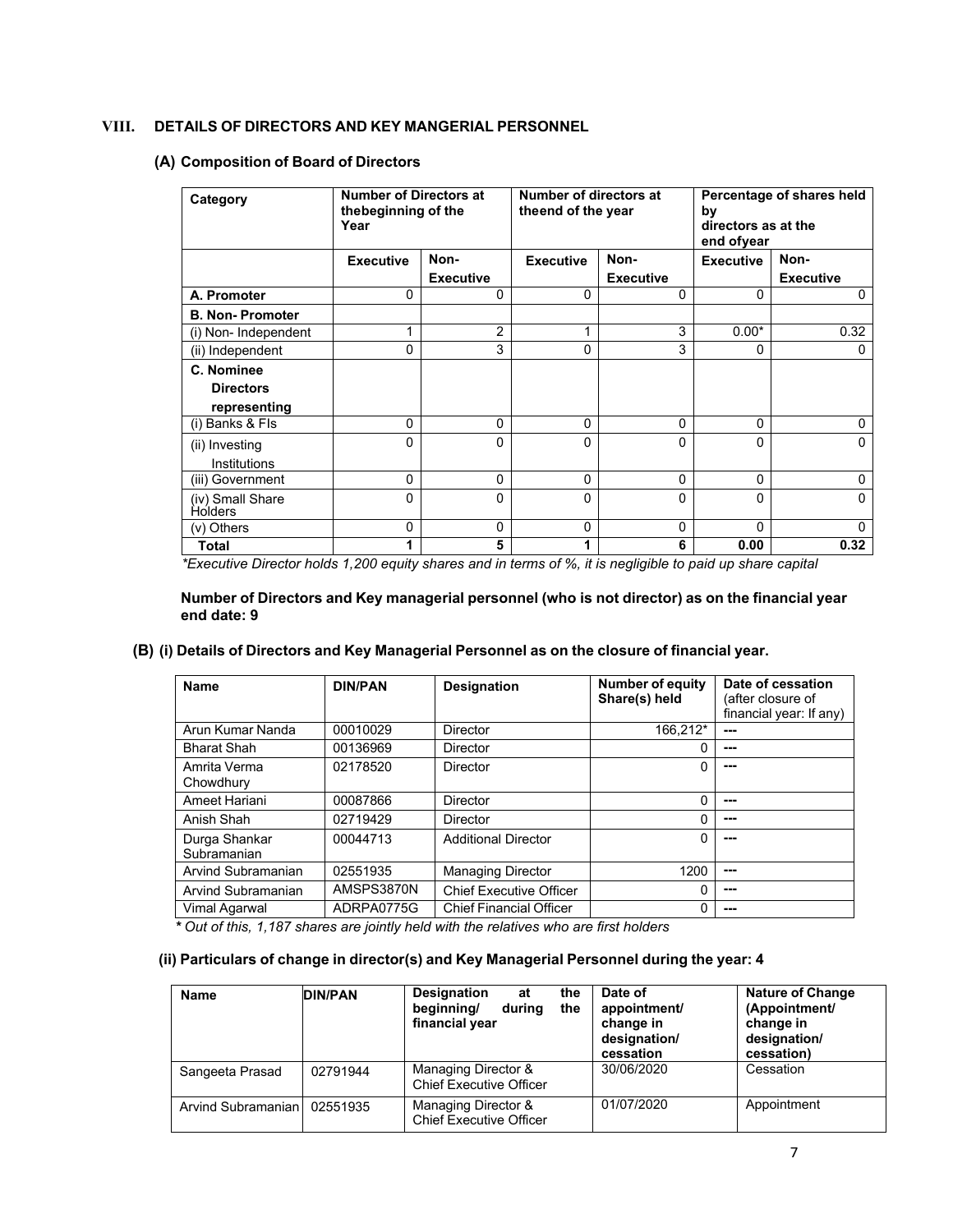| Durga Shankar<br>Subramaniam | 00044713   | <b>Additional Director</b> | 23/03/2021 | Appointment                             |
|------------------------------|------------|----------------------------|------------|-----------------------------------------|
| Suhas Kulkarni               | AACPK7794F | Company Secretary          | 31/12/2020 | Cessation <i>(due to</i><br>retirement) |

# **IX. MEETINGS OF MEMBERS/CLASS OF MEMBERS/BOARD/ COMMITTEES OF THE BOARD OF DIRECTORS**

# **A. MEMBERS/CLASS/REQUISTIONED/NCLT/COURTCONVENED MEETINGS**

# **Number of Meetings held: 1**

| <b>Type of Meeting</b>    | Date of Meeting | <b>Total Number of Members</b>    | <b>Attendance</b>             |                            |  |
|---------------------------|-----------------|-----------------------------------|-------------------------------|----------------------------|--|
|                           |                 | entitled to attend the<br>Meetina | Number of<br>members attended | % of Total<br>Shareholding |  |
| Annual General<br>Meetina | 28/08/2020      | 59.046                            | 80                            | 52.84                      |  |

# **B. BOARD MEETINGS**

# **Number of Meetings held: 5**

| Sr.No | Date of Meeting | <b>Total Number of Members</b> | <b>Attendance</b>             |                 |  |
|-------|-----------------|--------------------------------|-------------------------------|-----------------|--|
|       |                 | entitled to attend the Meeting | Number of<br>members attended | % of Attendance |  |
|       | 14/05/2020      |                                |                               | 100             |  |
|       | 29/07/2020      |                                |                               | 100             |  |
|       | 30/10/2020      |                                |                               | 100             |  |
|       | 23/01/2021      |                                |                               | 100             |  |
|       | 23/03/2021      |                                |                               | 100             |  |

# **C. COMMITTEE MEETINGS**

# **Number of Meetings held: 14**

| Sr.No            | <b>Type of Meeting</b>                              | Date of Meeting | <b>Total Number of</b>                           | <b>Attendance</b>                       |                             |
|------------------|-----------------------------------------------------|-----------------|--------------------------------------------------|-----------------------------------------|-----------------------------|
|                  |                                                     |                 | <b>Members entitled to</b><br>attend the Meeting | Number of<br>members<br><b>Attended</b> | $%$ of<br><b>Attendance</b> |
| 1.               | <b>Audit Committee</b>                              | 14/05/2020      | 4                                                | 4                                       | 100                         |
| 2.               | <b>Audit Committee</b>                              | 29/07/2020      | 4                                                | 4                                       | 100                         |
| $\overline{3}$ . | <b>Audit Committee</b>                              | 30/10/2020      | 4                                                | 4                                       | 100                         |
| 4.               | <b>Audit Committee</b>                              | 23/01/2021      | 4                                                | 4                                       | 100                         |
| 5.               | Nomination & Remuneration<br>Committee              | 14/05/2020      | 4                                                | 4                                       | 100                         |
| 6.               | Nomination & Remuneration<br>Committee              | 29/07/2020      | 4                                                | 4                                       | 100                         |
| 7 <sub>1</sub>   | Nomination & Remuneration<br>Committee              | 30/10/2020      | 4                                                | 4                                       | 100                         |
| 8.               | Nomination & Remuneration<br>Committee              | 17/03/2021      | 4                                                | 4                                       | 100                         |
| 9.               | <b>Corporate Social Responsibility</b><br>Committee | 14/05/2020      | 3                                                | 3                                       | 100                         |
| 10.              | <b>Corporate Social Responsibility</b><br>Committee | 30/10/2020      | 3                                                | 3                                       | 100                         |
| 11.              | <b>Committee for Land Acquisition</b>               | 07/10/2020      | 3                                                | 3                                       | 100                         |
| 12.              | Committee for Land Acquisition                      | 06/01/2021      | 3                                                | 3                                       | 100                         |
| 13.              | <b>Committee for Land Acquisition</b>               | 28/01/2021      | 3                                                | 3                                       | 100                         |
| 14.              | Stakeholder Relationship<br>Committee               | 23/01/2021      | 3                                                | 3                                       | 100                         |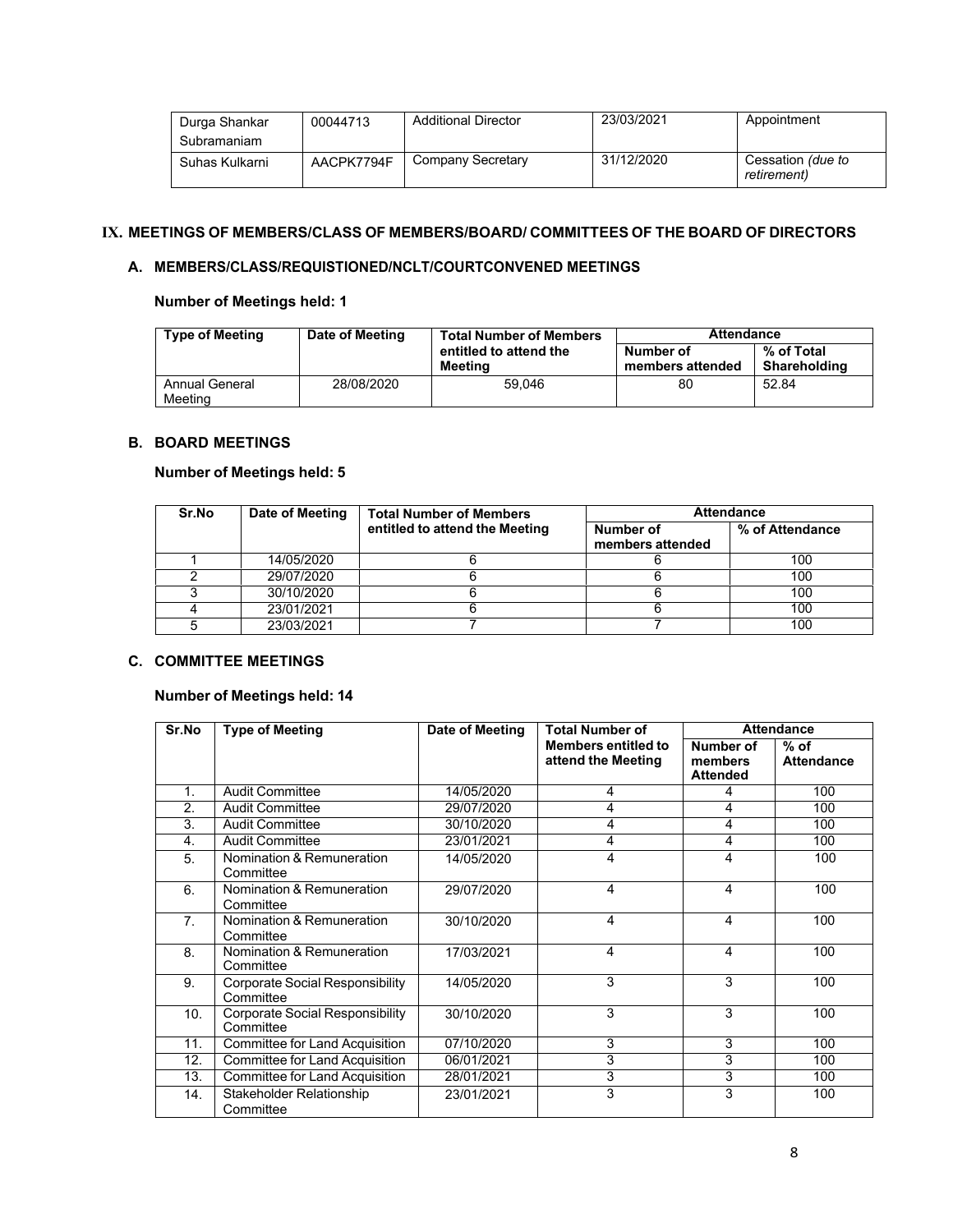# **X. REMUNERATION OF DIRECTORS AND KEY MANAGERIAL PERSONNEL**

Number of Managing Director, Whole-time Directors and/or Manager whose remuneration details to be entered: **2** 

|                |                            |                                                                     |             |                   | (Amt. in Rs.)                                            |               |                        |
|----------------|----------------------------|---------------------------------------------------------------------|-------------|-------------------|----------------------------------------------------------|---------------|------------------------|
| Sr.<br>No      | <b>Name</b>                | <b>Designation</b>                                                  | GrossSalary | <b>Commission</b> | <b>Stock</b><br>Option/<br><b>Sweat</b><br><b>Equity</b> | <b>Others</b> | Total<br><b>Amount</b> |
|                | Mr. Arvind<br>Subramanian# | Managing Director &<br><b>Chief Executive</b><br>Officer (MD & CEO) | 2,03,79,442 | 0                 |                                                          | 17,15,000     | 2,20,94,442            |
| $\overline{2}$ | Ms. Sangeeta<br>Prasad*    | (MD & CEO)                                                          | 3,05,63,624 | 0                 |                                                          | 3,08,000      | 3,08,71,624            |
| Total          |                            |                                                                     | 5,09,43,066 | 0                 |                                                          | 20,23,000     | 5,29,66,066            |

\* Resigned as MD & CEO effective 30th June, 2020 # Appointed as MD & CEO effective 1<sup>st</sup> July, 2020

Number of CEO, CFO and Company Secretary whose remuneration details to be entered: **2 (Amt. in Rs.)** 

| Sr. I<br>No.   | <b>Name</b>             | <b>Designation</b>                | <b>Gross</b><br><b>Salary</b> | <b>Commission</b> | <b>Stock</b><br>Option/<br><b>Sweat</b><br><b>Equity</b> | <b>Others</b> | Total<br>Amount |
|----------------|-------------------------|-----------------------------------|-------------------------------|-------------------|----------------------------------------------------------|---------------|-----------------|
|                | Mr. Suhas<br>Kulkarni\$ | Company<br>Secretary              | 1,74,58,149                   | 0                 | 0                                                        | 8,92,778      | 1,83,50,926     |
| $\overline{2}$ | Mr. Vimal Agarwal       | <b>Chief Financial</b><br>Officer | 1,22,59,660                   | 0                 | 0                                                        | 6,03,750      | 1,28,63,410     |
| <b>Total</b>   |                         |                                   | 2,97,17,809                   | 0                 |                                                          | 14,96,528     | 3, 12, 14, 336  |

\$ Retired on 31<sup>st</sup> December 2020

Number of other directors whose remuneration details to be entered: **4** 

| Sr.<br>No. | Name                 | <b>Designation</b> | <b>Gross</b><br><b>Salary</b> | <b>Commission</b> | <b>Stock</b><br>Option /<br><b>Sweat</b><br>Equity | <b>Others (Sitting</b><br>fees for Board<br>and Committee<br>meetings) | Total<br>Amount |
|------------|----------------------|--------------------|-------------------------------|-------------------|----------------------------------------------------|------------------------------------------------------------------------|-----------------|
|            | Mr. Arun Kumar Nanda | Director           |                               |                   |                                                    | 800.000                                                                | 800,000         |
| 2          | Mr. Bharat Shah      | <b>Director</b>    |                               |                   |                                                    | 930.000                                                                | 930,000         |
|            | Mr. Ameet Hariani    | <b>Director</b>    |                               |                   |                                                    | 840.000                                                                | 840,000         |
|            | Ms. Amrita Chowdhury | Director           |                               |                   |                                                    | 840.000                                                                | 840,000         |
|            | Total                |                    |                               |                   |                                                    | 3,410,000                                                              | 3,410,000       |

## **XI. MATTERS RELATED TO CERTIFICATION OF COMPLIANCES AND DISCLOSURES**

- A. Whether the Company has made compliances and disclosure in respect of applicable provisions of the Companies Act, 2013 during the year : Yes
- B. If No, give reasons/observations: Not applicable